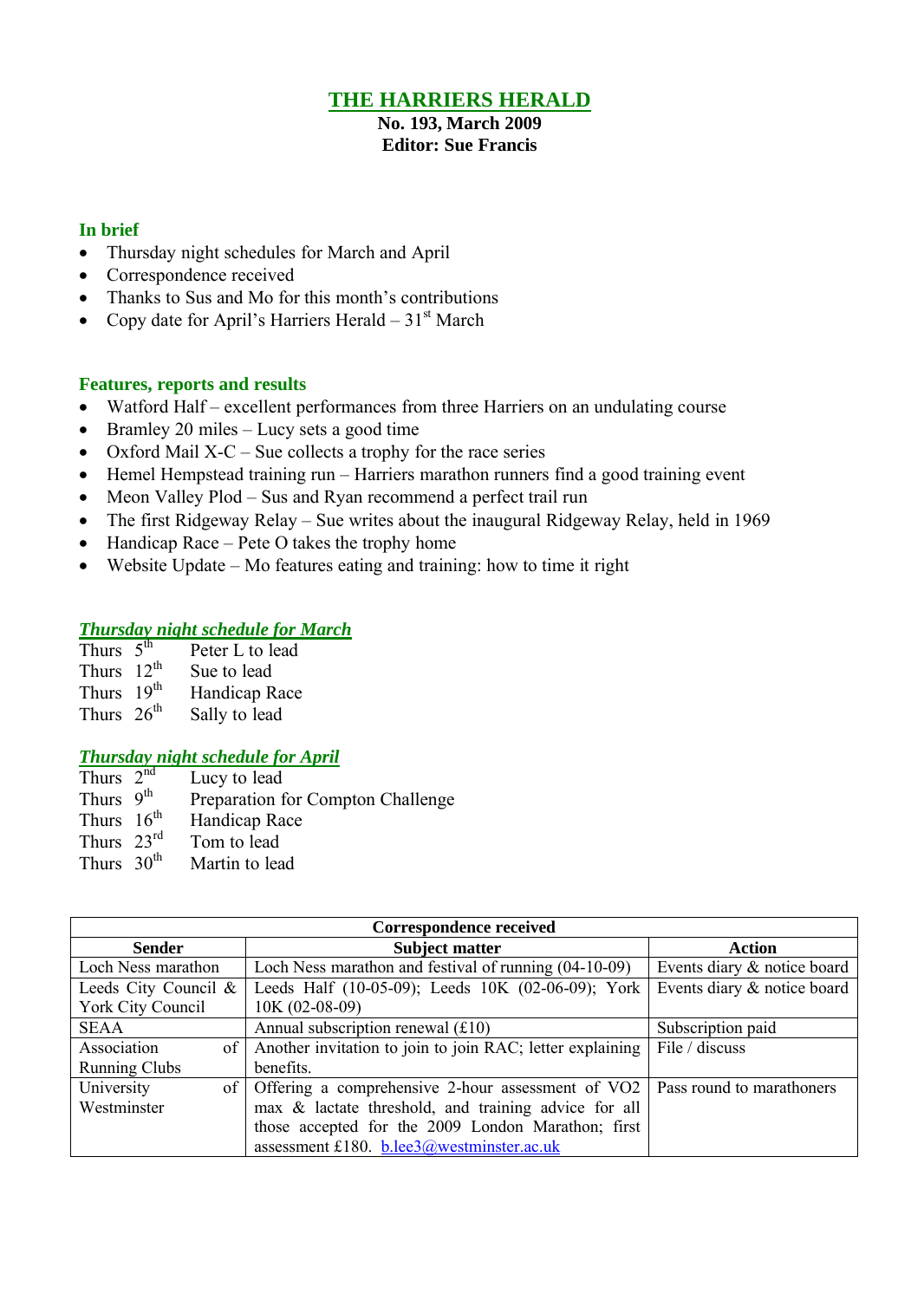# *Watford half marathon, 1 stFebruary*

### **Sus**

Peter, Peter's friend Andy, Lucy and I set off from Peter's home on a rather windy cold morning to do this first time for all, half marathon. It is a big race with 2000 runners, and having two start places was a good idea. It is rather undulating so personally I found it difficult to get into a good rhythm. Losing my headband and seeing it fly with the wind did not add to my running rhythm either, and I decided not to run in the opposite direction of 2000 runners to retrieve it. It is a very well organized and, for some reason, still a fast race as Lucy managed a PB, and my time was the  $2<sup>nd</sup>$  fastest half I have done, so definitely one for next year.

Sus 1:33:20 Lucy 1:35:13 Peter 1:37:45 Andy 1:45:16

## *Bramley 20M road race, 15th February*

In a field of 840 runners, Lucy put in an excellent performance to finish  $260<sup>th</sup>$  in 2:29:08. First home was John McFarlane (Thames Hare & Hounds) in 1:47:06, while first lady was Sue Harrison (Leamington) in 1:57:22.

## *Oxford Mail X-C series, Race 5 – Clanfield, 1 st March* **Sue**

The final race of the series was held at a new venue, Friar's Court, at Clanfield near Faringdon, and was organised by Woodstock Harriers. The course was good (in my opinion), being flat, mainly dry and relatively short, and the weather was nice too. It followed field edges and grass tracks and was good for spectators too. The men ran twice round the 4.6K lap, while the ladies did one lap. The mens race was won by Steve Kimber (Headington RR, 30:03). Dick finished 102<sup>nd</sup> (37:41) in a field of 203 runners. The scoring six finished as  $6<sup>th</sup>$  team on the day. The ladies race was won by Kate Jacobs (Swindon H, 17:21) with Team Kennet's Rachael Elliot  $3^{rd}$  (17:46). The course suited me well, and I had my best run of the series, starting sensibly and then passing several to establish myself in  $5<sup>th</sup>$ place. I caught the Headington lady who was in 4<sup>th</sup> place, then tracked her, but she pulled away in the latter stages of the race and I remained  $5<sup>th</sup>$  (18:20). My performances over the season were sufficient to give me the series prize for first FV35, while Rachael collected the prize for  $2<sup>nd</sup>$  senior lady. Also, along with Helen Preedy, we collected the series prize for first ladies team ahead of Swindon Harriers and Headington A.

### *Hemel Hempstead 17 mile training run* **Sus**

Phil, Ryan and I thought this could be a brilliant idea to do – and it certainly was. You enter on the day only, £5, and you run with 300-400 other runners, it is fully marshalled and on route there are 4 drink stations. At the finish you have all the cakes you can eat. The start time is fixed but you will not be timed. There is also a 12 and later a 20 miles run all in preparation for the London Marathon.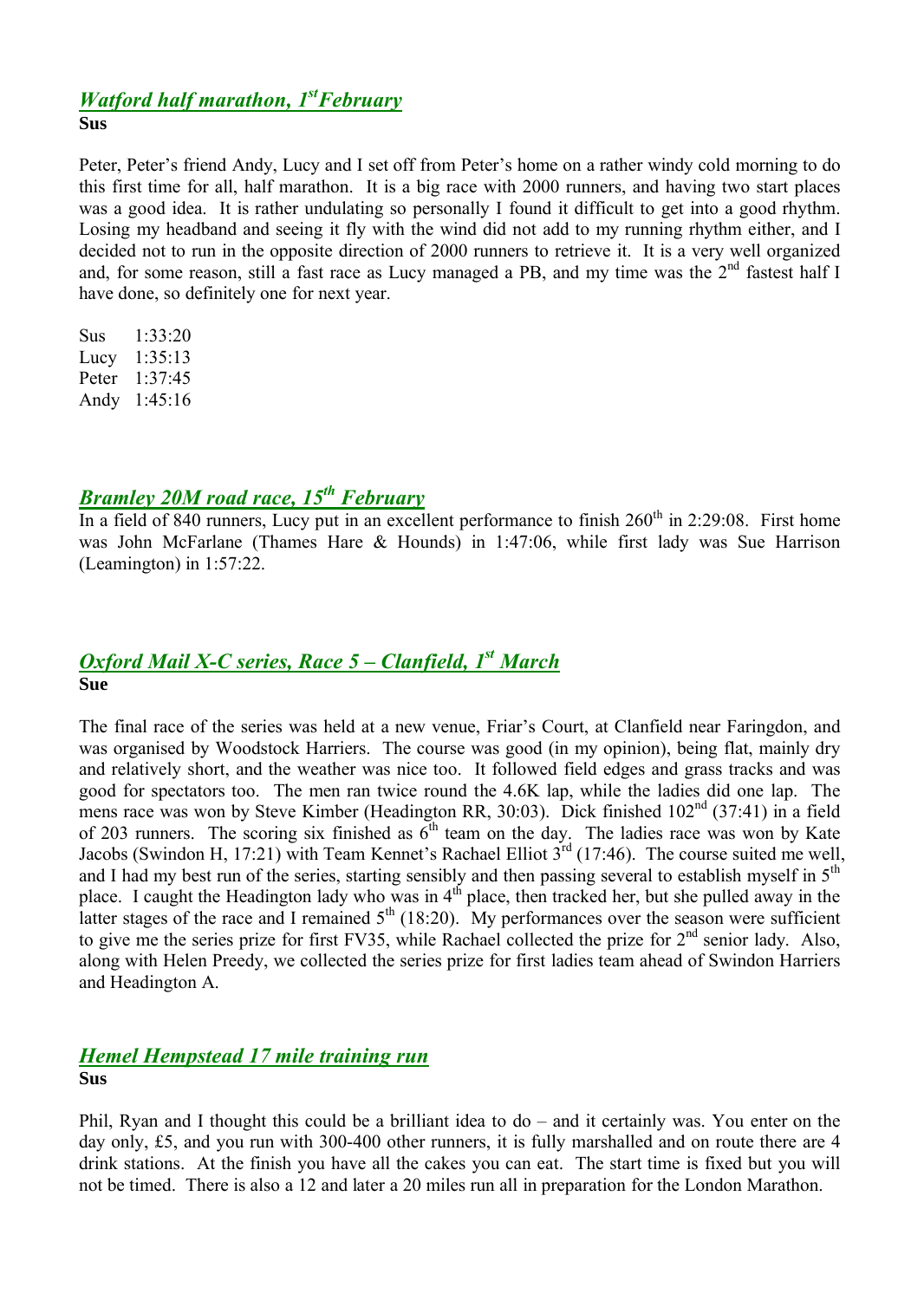### *Meon Valley Plod 21+ miles, 1 st March* **Sus**

Ryan and I decided to give this race a try and we would warmly recommend it. This run is a must for any keen trail runner who wants to see the best the South Downs has to offer.

Beautiful scenery and faultless organisation, the route, apart from the missing sea and mud hole, reminded us of the Grizzly. Ryan was keen to do it as a training run and ran with me which was a real treat, not only for the company but he also carried the water and pushed me along. At the finish we were treated not only to a t-shirt and a medal but also plenty of fruit cakes and bananas, oranges and apples and tea/coffee; it felt just perfect .

 $1<sup>st</sup>$  Man  $2.21.02$  Nick Baker  $1<sup>st</sup>$  Lady 2:53:52 Helen Usborne  $71<sup>st</sup>/72<sup>nd</sup>$  Ryan and Sus 3:03:11(4<sup>th</sup> lady overall) 364 finished the race.

### *The first Ridgeway Relay* **Sue**

A 70-year-old member of Reading Athletic Club, who now manages the junior boys' cross-country team, enjoys reminiscing about the days when he was a very good runner. Sometimes Bob brings along his training logbooks from the 1960s, sometimes he brings along old newspaper cuttings featuring events such as the John-O'-Groats to Lands End relay in which he competed. Recently, he lent me an official race programme for the first 'Ridgeway Relay', which took place on 19<sup>th</sup> October 1969 (which happens to be the day before I was born), and was jointly organised by Reading AC and Swindon AC. This event was not quite the same as the modern-day Ridgeway relay in which Compton Harriers compete, but I thought you might be interested to hear a bit about this first event. Extracts from the programme are given in italics.

The race was started at 12-noon (by the Mayor of Swindon dropping a flag) from Queens Drive in Swindon, and finished at Prospect Park in Reading. Prizes were awarded to the first 3 teams and the fastest individuals on each leg. Eleven teams took part (including Swindon, Reading, Worcester, Portsmouth and Bristol). Teams consisted of 10 runners (8 seniors, and 2 youths who ran the 2 short stages) and the route was 46 miles long. Stages 1 and 2 took the race up to join the Ridgeway at 'Ridgeway Farm'. The race then continued East along the Ridgeway as far as Aldworth. From here, it went via Upper Basildon and Sulham to Reading. '*The course of the Ridgeway is marked with blue computer tape, and the road sections are marked with chalk'.*

Stages 6 and 7 covered the Ilsley and Compton sections of the Ridgeway. The course for stage 6 (9K) was described as *'…pass a monument in 1K, through a copse at 4K* (Scutchamer Knob?) *and cross a metalled road before finishing at the A34….a pleasant, undulating stage mostly on good running surface'. 'The finish of Stage 6 will be on the West side of the A34, and the start of Stage 7 will be on the East side. …the reason being that the Ridgeway meets this busy trunk road on the brow of a hill* (Gore Hill, before the underpass was made) *where it would be dangerous for runners to cross'.* Stage 7 (9.5K) was described as *'…follow track along top of Several Down...meet metalled road* (the 'Concrete Road') *at 2600m and follow road on wide verge…make 90<sup>o</sup> left turn…cross old railway bridge….steep climb…fork off Ridgeway and follow metalled road into Aldworth'. 'N.B. for those possessing an Ordnance Survey map, note that where Ridgeway is marked from grid ref 494833 to 535819 no such track exists. This was presumably the old Roman route and is now meadow land'.*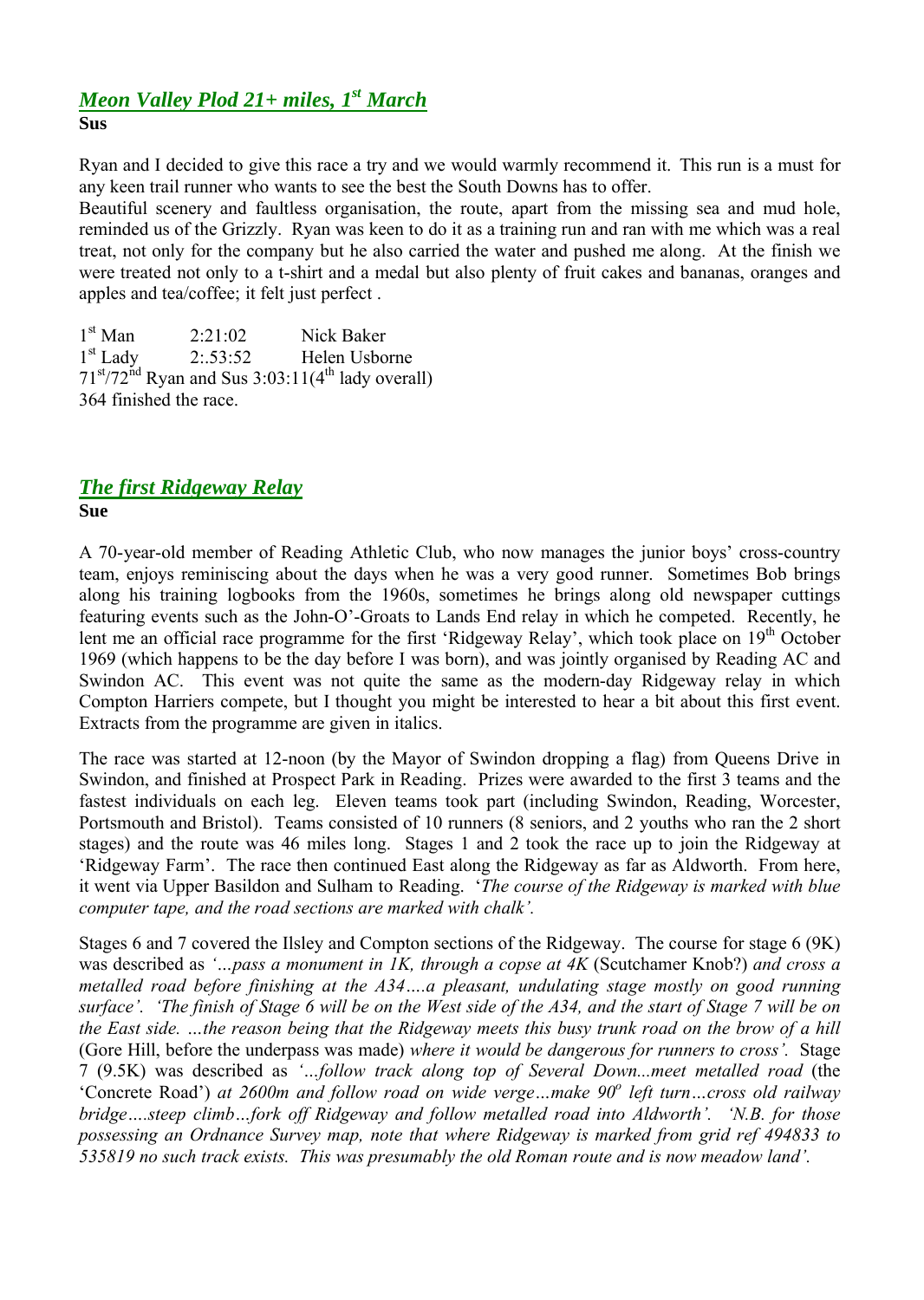## *Handicap Race*

**Sue**

Conditions were good for the six competitors in February's Handicap Race – dry, no wind, not too cold, and not too dark. Pete O, in only his second Handicap Race, knocked 20 seconds off his January time to win the race. Within the next 19 seconds, four more had finished (expert handicapping!) keeping Jan and Tom on their toes. By the top of Shepherd's Mount, Dick and Sue had almost reeled in Lucy and Meena, but all worked hard to the end, making for a close finish. Dick took a good second place, having just passed Meena along the final straight. Sue managed to edge pass Lucy, and recorded the evening's fastest time. Martin wasn't up for racing on this occasion, and took it steadily.

Well done Pete, and thanks to Jan for timing, with help from Tom. The next race is scheduled for 19<sup>th</sup> March and will be around the Village lap route (starting and finishing from outside the Kearns' house). For April's race we will hopefully be able to use our off-road route.

After two races, Dick leads the 2009 handicap championship, with Pete O hot on his heels.

| Pos | <b>Name</b> | <b>Start time</b> | <b>Finish time</b> | <b>Actual time</b> | Handicap       |  |
|-----|-------------|-------------------|--------------------|--------------------|----------------|--|
|     |             |                   |                    |                    | <b>Beaten?</b> |  |
|     | Pete O      | 2:48              | 16:40              | 13:52              | $-0:20$        |  |
|     | Dick        | 4:43              | 16:49              | 12:06              | $-0:11$        |  |
| 3   | Meena       | 2:10              | 16:51              | 14:41              | $-0:09$        |  |
|     | <b>Sue</b>  | 5:07              | 16:57              | 11:50              | $-0:03$        |  |
|     | Lucy        | 4:17              | 16:59              | 12:42              | $-0:01$        |  |
| n   | Martin      | 5:54              | 19:00              | 13:06              | $+2:00$        |  |

| Pos.           | <b>Name</b> | <b>Race points</b> |                |      |      |              |             |      |      |      |              |
|----------------|-------------|--------------------|----------------|------|------|--------------|-------------|------|------|------|--------------|
|                |             | Race               | Race           | Race | Race | Race         | Race        | Race | Race | Race | <b>Total</b> |
|                |             |                    |                | 3    | 4    | $\mathbf{5}$ | $\mathbf 0$ | 7    | 8    | 9    |              |
|                | Dick        | 6                  | $\mathfrak b$  | -    |      |              |             |      |      |      |              |
| $\overline{2}$ | Pete O      | $\overline{4}$     | ⇁              | -    | -    |              |             |      |      | -    |              |
| $3=$           | Martin      | $\mathbf{r}$       | $\overline{2}$ | -    |      |              |             |      |      | ۰    |              |
| $3=$           | Sue         | 5                  | $\overline{4}$ | -    |      |              |             |      |      | ۰    |              |
| 5              | Lucy        | 3                  | 3              | -    | -    |              |             |      |      | -    |              |
| 6              | Meena       | -                  | 5              | -    |      |              |             |      |      |      |              |
| 7              | Kirsty      | $\overline{2}$     | -              |      |      |              |             |      |      |      |              |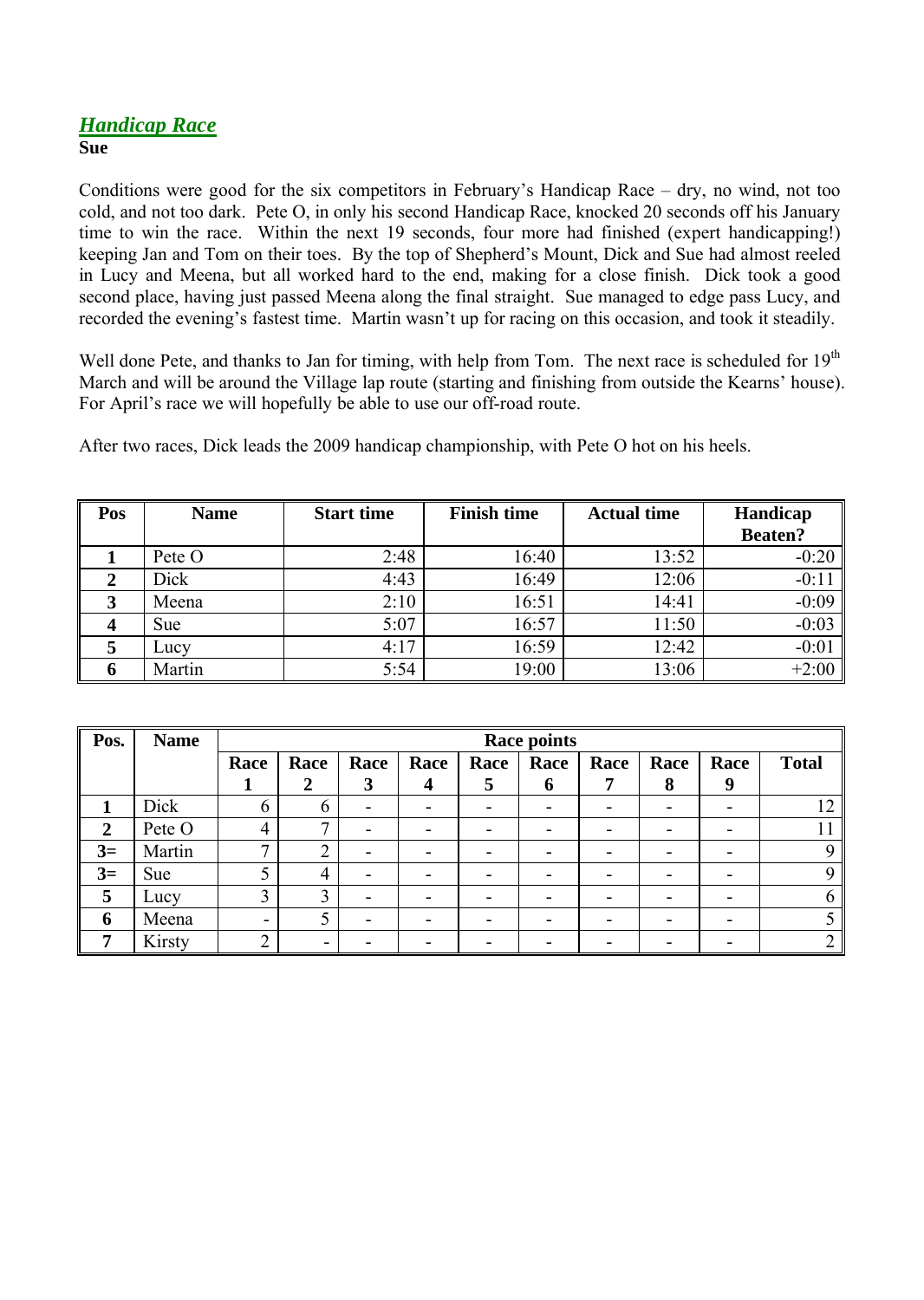## *Website update… http://www.comptonharriers.org.uk* **Mo**

Well we're into March already ... the Xmas party seems so long ago now and those of you who aren't checking the website count-down on a daily basis may be surprised to know that it's only about a month at the time of writing  $(2^{nd}$  March) before the Downland Challenge gets underway  $(11^{th}$  April). Those of you who wish to get involved need to chat to Dick or Martin …. I'm sure they will welcome you with open arms!

### **For this issue, my recommended website visit is:**

http://www.ultramarathonrunning.com if you are looking for UK and international ultra running races, then this site should be your first port of call. The site provides race information for ultra running enthusiasts; including trail, mountain, desert & other ultra long distance endurance events. For an instant link to the UK events which include such old favourites as the High Peak Challenge, the Caesar's Camp Endurance Runs, the Ridgeway Challenge and our own 40 mile Challenge to name but a few, just follow this link

http://www.ultramarathonrunning.com/races/uk.html Also in the line-up is Dick's new event, the Thames Ring  $260$  scheduled for  $24<sup>th</sup>$  June 2009.

### **My article this month is about Eating And Training: How To Time It Right**

Most runners know exactly what they should eat and when they should eat it ... it's the application that's likely to fail. You are either too hungry when you don't want to be – usually during training – or not hungry when you should be – immediately after training. The problem is that when you are planning your run around a busy work schedule, your brain, leg muscles and stomach don't always stay in sync.

An early-morning run, for example, can leave you feeling fatigued during your working day. A midday training session may become no more than an afterthought if hunger overrides your motivation. And an after-work session may press your evening meal time too close to bedtime.

The secret is to coordinate your meals with your training schedule, based on the time of day you run.

### **For the early Birds**

To eat or not to eat? That is the question!

If you can, you should fuel up before your morning run. This performs two functions; firstly your muscles receive an energy supply to help you power through the run and secondly, your entire body, especially your brain, receives the fuel and nutrients it needs for optimal functioning. Eating before a run boosts endurance compared with fasting for 12 hours. People who eat before exercise will find training better and less rigorous compared with those who don't.

However, not everyone can eat before a morning run; some like to sleep until the last minute before heading out of the door and simply don't have time to fit in a meal before running. Eating too close to a run may spoil it by causing cramps and nausea. On the other hand, if you are a true early bird, you may have the time to eat breakfast, read the paper and wash up before you head out of the door. Here are a few refuelling strategies for both types of morning exercisers:

### **Early risers**

Choose high-carbohydrate foods that are low in fat and moderate in protein. Aim for about 400-800 calories, which will fuel your training without making you feel sluggish. Drink about half a pint of water two hours before your run to offset sweat loss.

Try these 400- to 800-calorie pre-run breakfasts:

- Two slices of toast and a piece of fruit
- Cereal with skimmed or semi-skimmed milk and fresh fruit
- A toasted bagel topped with low-fat cheese and tomato slices

### **Late sleepers**

Most runners fall into this category and don't have time to eat and digest a full meal before they head out of the door. If you fall into this camp, experiment to see what you can stomach before you train. Here are a few suggestions:

- Half a pint of a carbohydrate drink
- An energy gel washed down with water
- Half a bagel

If none of these suits you just before a run, then fuel up the night before with a large dinner. As long as you don't plan a long or intense run in the morning, a high-carbohydrate evening meal should power you through your pre-breakfast run.

**For both types**